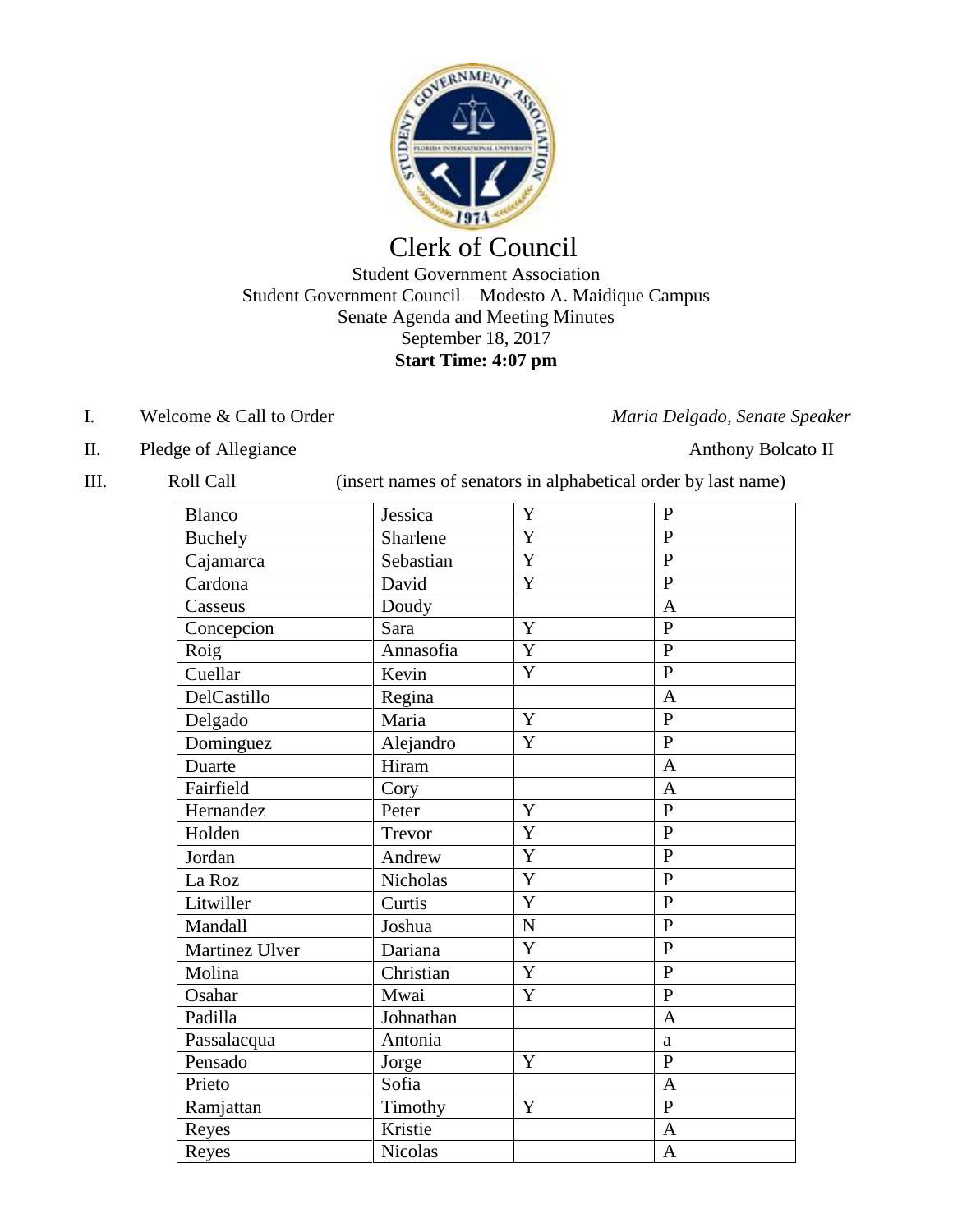| Riccio-Ackerman | Francesca     |   |   |
|-----------------|---------------|---|---|
| Sanchez         | Roger         | Y |   |
| Sardinas        | Allison       |   | A |
| <b>Thompson</b> | Colin         |   | A |
| Toussaint       | Cassidie-Anne | Y |   |
| Vargas          | Paulo         |   |   |
| Watson          | Aujanae       |   |   |
| Williamson      | Cristina      | v | D |
| 26/37           |               |   |   |

#### IV. Approval of Mondays minute

- Senator Osahar moves to approve, Sentor Mandall seconds. Motion passes
- Senator Toussaint moves to move on to old business, Senator Buchely seconds. Motion passes

#### V. Old Business

- A. Confirmation of Vice President
	- Senator Molina moves for 3 minutes of questions and Senator Osahar seconds, motions passes
	- Senator Buchely moves to ends questions, Senator Martinez seconds, Motion passes
	- Senator Concepcion moves to go to voting procedure, Senator Toussaint seconds, Motion passes
	- Vice President Jose Sirven is confirmed, 25/37 votes
	- Senator Martinez moves to bypass roll call, Senator Litweller seconds. Motion passes
	- Senator Buchely moves to go to New Business, Senator Vargas seconds. Motion passes
- VI. New Business
	- Confirmation of Cabinet Positions
		- A. Confirmation of the Chief of Staff
	- Senator Martinez moves to table the confirmation until next week, Senator Vargas seconds. Motion passes
	- Senator Vargas moves to move to Deputy Chief of Staff (1), Senator Martinez seconds. Motion passes
		- B. Confirmation of the Deputy Chief of Staff (1)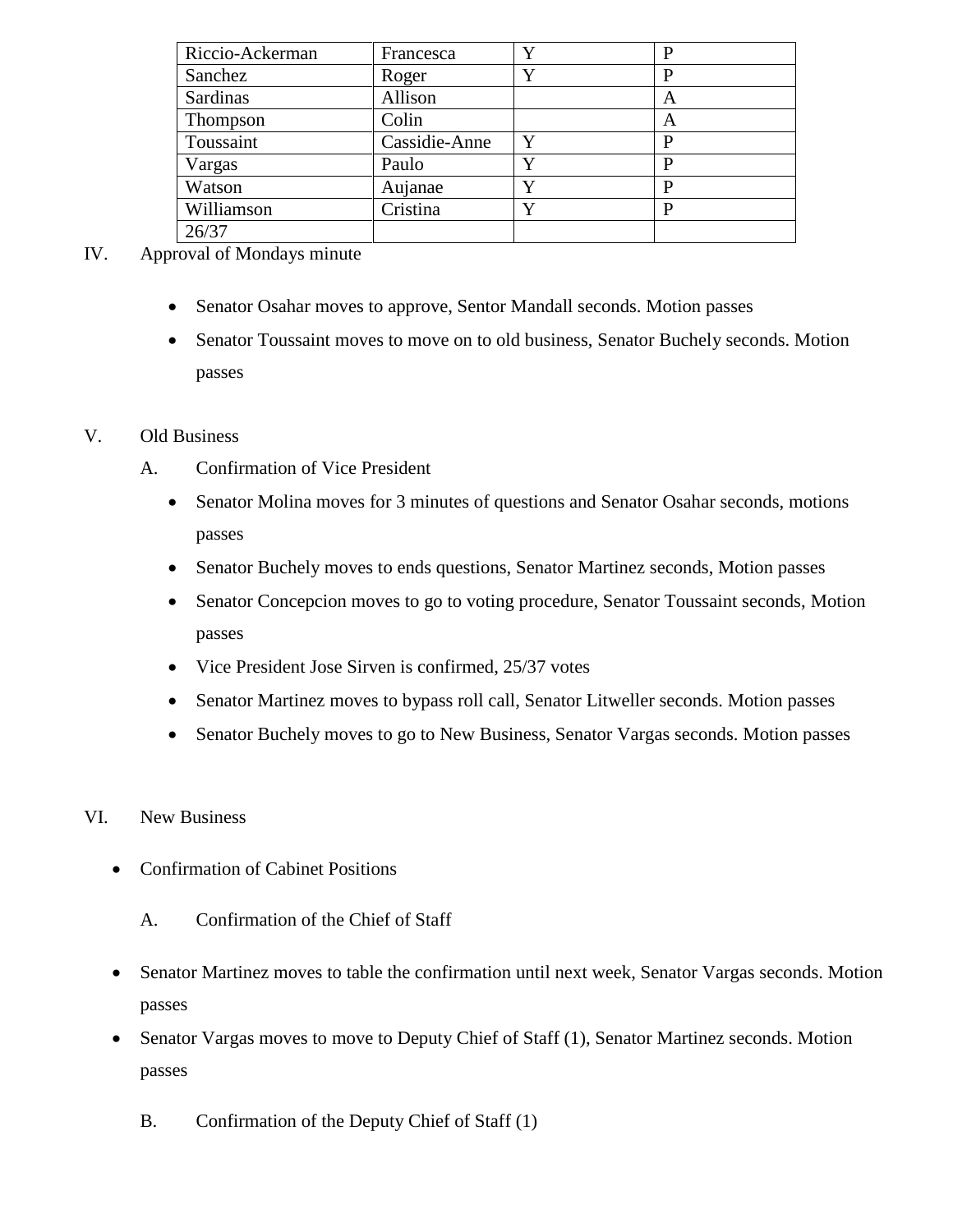- Senator Molina moves for 4 minutes questionnaire, Senator Buchely seconds. Motion passes
- Senator Hernandez moves to end the questions, Senator Mandall seconds, Motion passes
- Senator Vargas moves for voting procedure, Senator Martinez seconds. Motion passes
- Senator Vargas friendly amends his motion, Senator Osahar seconds to do an acclamation rather than a regular voting procedure (Roll Call), Motion passes 21/37
- Maia Otero is confirmed.
- Senator Vargas moves to go on to the next Chief of Staff, Senator Martinez seconds. Motion passes
- C. Confirmation of the Deputy Chief of Staff (2)
	- Senator Ramjattan moves for 4 minutes questionnaire, Senator La Roz seconds. Motion passes
	- Senator Buchely moves to extend for 2 more minutes, Senator Vargas seconds, Motion passes
	- Senator Pensado moves to close question and answer period, Senator Toussaint seconds.
	- Senator Osahar moves to vote by acclamation, senator Martinez. Motion passes
	- Mariana Restrepo is confirmed by acclamation.
	- Senator Ramjattan moves to confirm SLD, Senator Osahar seconds. Motion passes
	- Senator Molina moves to table SLD, SMR, Lobbying Coordinator to next meeting, Senator Jordan seconds. Motion passes.
	- Senator Osahar moves to confirm the Secretary of Sustainability, Senator Mandall seconds. Motion passes
	- Senator Osahar moves to table all the confirmations that are not present to next meeting. Senator Concepcion seconds. Motion passes
	- Senator Molina moves to go into announcements, Senator Osahar seconds, Motion passes.
- D. Confirmation of the Secretary of Leadership and Development
- E. Confirmation of the Secretary of Media Relations
- F. Confirmation of the Secretary of Sustainability
- G. Confirmation of the Lobbying Coordinator (1)